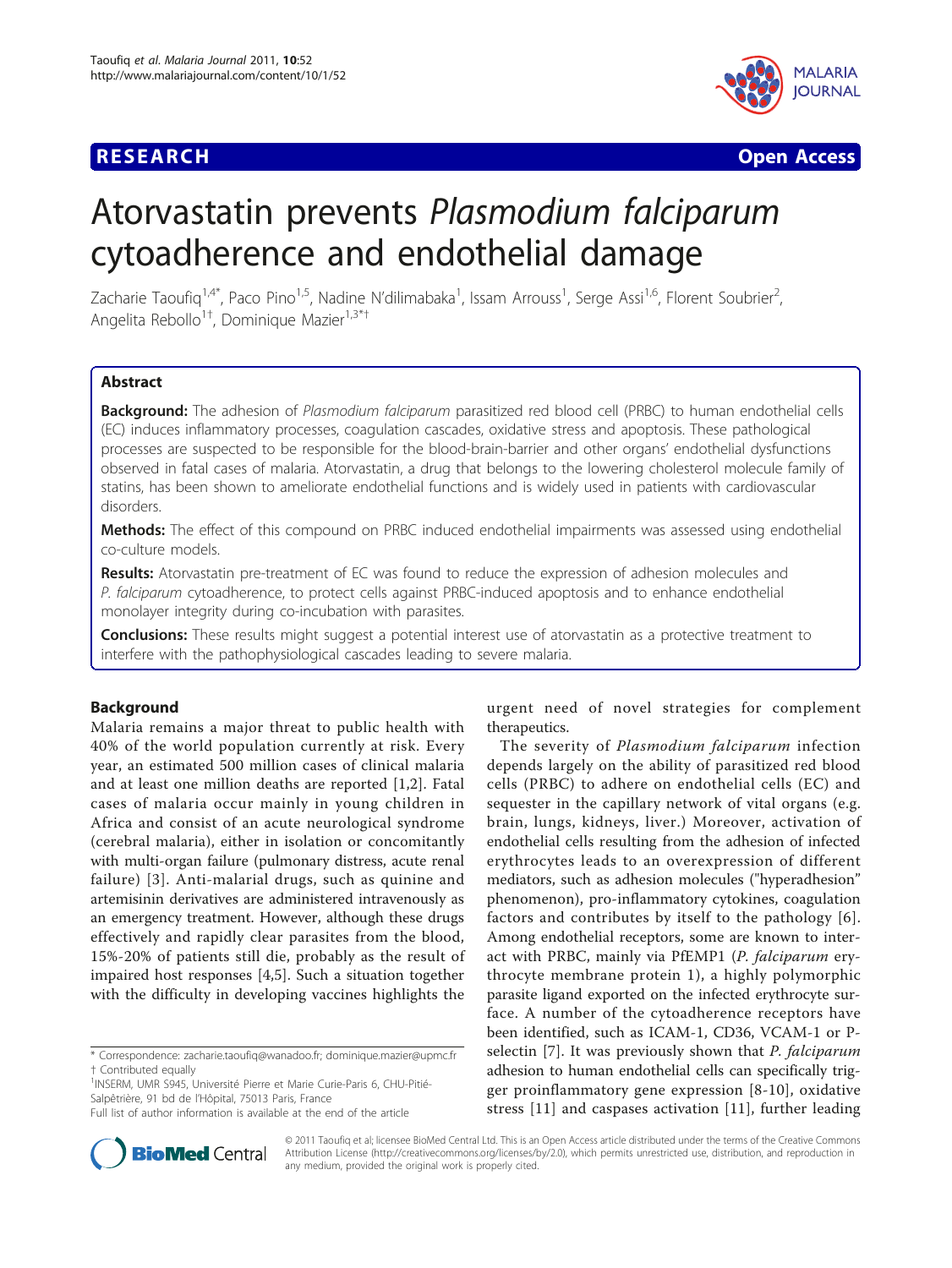to perturbation of the endothelial barrier integrity [[12,13\]](#page-7-0). In addition PRBC adhesion to EC induces redox and rho-kinase dependent EC activation and apoptosis, which can be reversed respectively by the addition of anti-oxidants or fasudil rho-kinase inhibitor [[12,14\]](#page-7-0).

Atorvastatin is an oral drug that lowers the level of cholesterol in the blood. All statins, including atorvastatin, prevent the production of cholesterol by blocking the enzyme HMGCoA reductase. However, there is increasing evidence that statins may also exert effects beyond cholesterol lowering. Many of these cholesterol-independent or "pleiotropic" vascular effects of statins appear to involve restoring or improving the endothelial function through increasing the bioavailability of nitric oxide, promoting reendothelialization, reducing oxidative stress, and inhibiting inflammatory responses [[15\]](#page-7-0). Thus, the endotheliumdependent effects of statins are thought to contribute to many of the beneficial effects of statin therapy in cardiovascular disease [[16\]](#page-7-0). In addition to its lipids lowering effects, atorvastatin has been shown to promote nitric oxide (NO) production by decreasing caveolin-1 expression in EC, regardless of the level of extracellular LDL-cholesterol [[17](#page-7-0)]. Statins retard the initiation of atherosclerosis formation through the improvement of NO bioavailability by both up-regulation of endothelial-nitric oxide synthase (eNOS) mRNA and decrease of superoxide anion  $O_2$ <sup>-</sup> production in EC [[18](#page-7-0)]. Statins modulate the adhesion cascade at multiple points by targeting both the endothelium and leukocytes and affect cell adhesion by inhibiting chemokine expression (MCP-1) in activated leukocytes and endothelial cells. There is also evidence that statins decrease ICAM-1 expression in stimulated EC and monocytes [\[19](#page-7-0)]. The effects of atorvastatin on mature EC are correlated with the activation of the anti-apoptotic Akt pathway, as determined by the phosphorylation of Akt and eNOS [[20](#page-7-0)]. Therefore, activation of Akt represents a mechanism that can account for some of the beneficial side effects of statins.

Given the pleiotropic effects on endothelium of statins in general and atorvastatin in particular, atorvastatin was hypothesized to be useful as a protective drug against P. falciparum induced endothelial damages. Primary human lung endothelial cells (HLEC) were used here in co-culture with P. falciparum-infected erythrocytes Previous studies have already shown that PRBC adhesion triggers inflammation, oxidative stress and apoptosis within lung endothelial cells [[9,11](#page-7-0),[12,21](#page-7-0),[22](#page-7-0)]. Moreover, acute respiratory distress as a complication of malaria infection is rare, but with a vey high rate of mortality [[3,23\]](#page-7-0). The data presented in this manuscript show that, concomitantly with increased expression of Akt within HLEC, atorvastatin reduces adhesion of P. falciparum-infected erythrocytes, and as a consequence, prevents the endothelial damages induced by PRBC.

## Methods

#### Culture of human endothelial cell

Primary endothelial cells were isolated from human lung (HLEC) after enzymatic digestion and selected using a continuous gradient and immunomagnetic purification technique, as described elsewhere [[24\]](#page-7-0). Endothelial cells of ninth to twelfth passages derived from one batch were used for the experiments. Before use, cells were verified for their expression of ICAM-1, CD36, Von Willebrand factor, VCAM-1, CD31, E/P-selectin and CSA. HLEC were raised in M199 medium (Gibco), supplemented with 10 μg/ml of endothelial cell growth supplement (Upstate, NY) and 10% of fetal calf serum (Biowest), at 37°C with 5%  $CO<sub>2</sub>$ , using 8 chamber-Labtek (Nunc International, Napervil), 35 mm glass bottom dishes (MatTek corp.), 96-well plates (Costar), or Transwell insert supports (Corning LifeSciences).

#### Plasmodium falciparum culture

The *P. falciparum* 3D7 clone was used for these experiments. Infected erythrocytes were maintained in culture according to Trager and Jensen's technique in a suspension of erythrocytes in RPMI (Gibco) supplemented with 8.3 g/l of Hepes, 2.1 g/l of NaHCO, 0.1 mg.ml<sup>-1</sup> of gentamycin, 2 g/l of dextrose, and 0.4% of Albumax II (Gibco, Invitrogen Corporation) [[25\]](#page-7-0). The 3D7 clone was characterized for adhesion phenotype as previously described [[25](#page-7-0)] and adheres to ICAM-1 and CD36. For each experiment, parasite cultures were enriched in mature forms by Plasmagel floating [[26](#page-7-0)]. Briefly, erythrocytes were harvested from 5 to 10% parasitized cultures and centrifuged 5 minutes at 2000 rpm. Cells were resuspended in Plasmion® and incubated for 20 minutes at 37°C. The upper fraction containing mature trophozoites and schizonts was collected and washed three times in RPM, before adequate adjustment of the hematocrit and parasitemia.

#### Real time RT-PCR

HLECs were treated with atorvastatin (Pfizer) for 24 hours, and total RNA was prepared using RNeasy mini kit (Qiagen). RT and quantitative PCR were performed as previously described [[27\]](#page-7-0). Primers used were as follow: ICAM-1: forward 5'-GCAATGTGCAA-GAAGA TAGCCA-3' reverse 5'-GGGCAAGACCT-CAGGTC ATGT-3' VCAM-1: forward 5'-GAGTACG CAAACA CTTTATGTCAATGT-3', reverse 5'-CTCG TC CTTTCGGGACCG-3', P-selectin forward 5'-AGA CTCCC CACCAATGTGTGA-3', reverse 5'-CCAC-GAGTGTCA GAACAATCCA-3' CD36 forward 5'-TA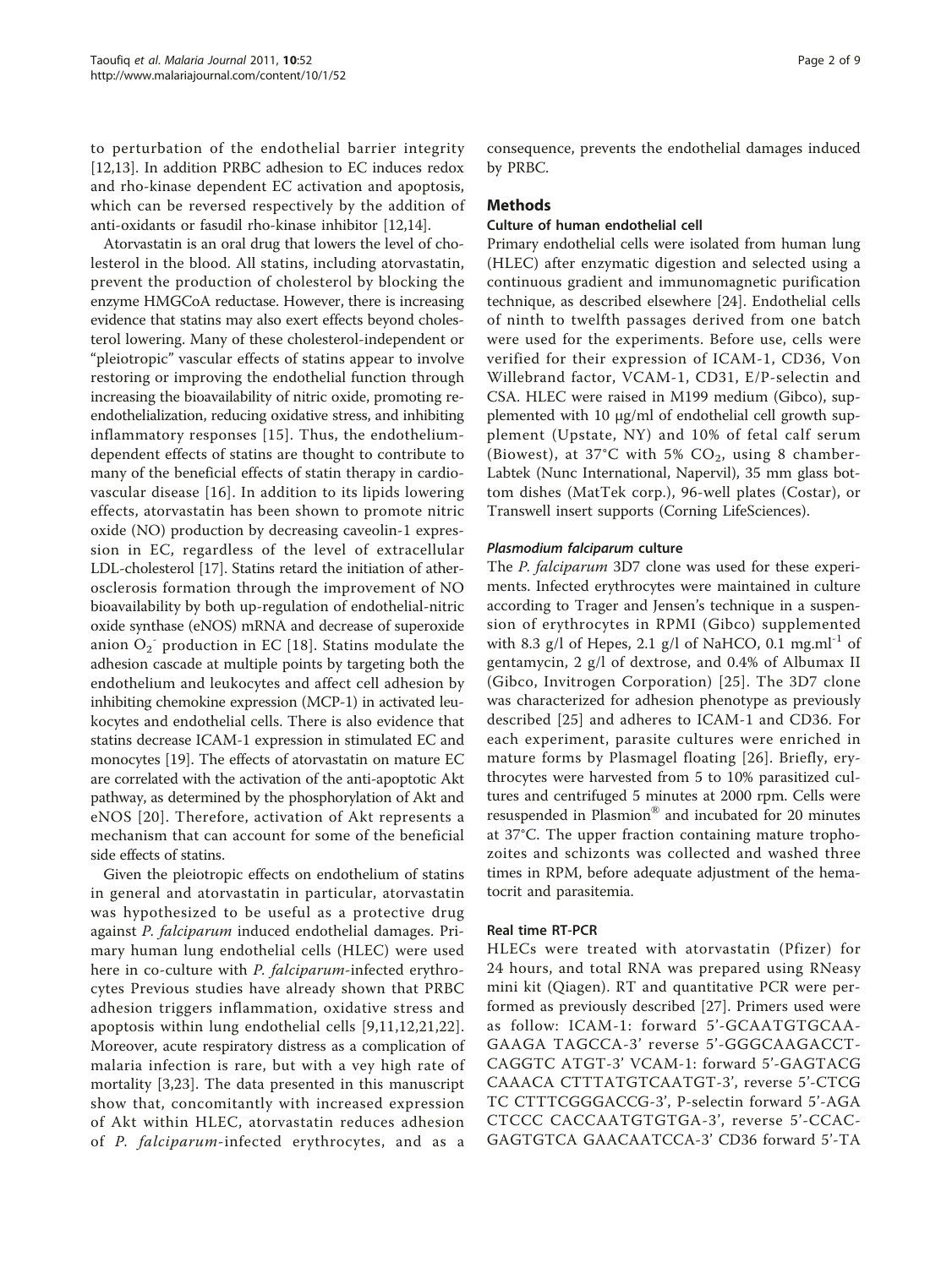ATGGCACA GATGCAGCCT-3', reverse 5'-ACAG CATAGATG GACCTGCAA-3' HPRT1 forward 5'-AA AGGACCC CACGAAGTGTT-3' reverse 5'-TCAAGG GCATATCCTACAACAA-3'.

#### Plasmodium falciparum adhesion assay

HLEC were raised in Labtek until confluence. Suspensions of mature pRBC were deposited onto cells and incubated for one hour at 37°C with gentle shaking every 10 minutes. After the incubation, the unbound pRBC were removed and the preparation was fixed for 30 minutes at room temperature with 2% glutaraldehyde, before staining with Giemsa. The number of parasites adhering to 700 HLEC was counted by direct observation with light microscope.

## Nucleosome release assay

The proportion of apoptotic cells was assessed by measuring the intracytoplasmic release of mono- and oligonucleosomes as, using Cell Death Dtection ELISA® (Roche) previously described [[11](#page-7-0)]. Briefly, HLEC were raised in 96-well plate (Costar) until confluence and exposed 24 hours to PRBC (hematocrit 5% parasitemia 50%) or RBC (hematocrit 5%). After 5 PBS washing steps, endothelial cells were lysed and cytoplasms were analysed for their nucleosomes content.

## Endothelial barrier integrity assay

Confluent endothelial monolayer were obtained by seeding 30,000 HLEC on Transwell permeable support (polyester, 3 μm pores, 6.5 mm diameter) and raised in M199 medium supplemented as above during 36 hours. Endothelial monolayers were then exposed during 12 hours to PRBC suspensions at 1% parasitemia and 0.5% of hematocrit. Transwell compartments were then washed three times and cell monolayers on Transwell inserts were transferred to a new plate containing PBS. Evans Blue (0.5 mg/mL) (ICN Biomedicals) was then added in the 'upper compartments'. After 5 min of incubation at 37°C and 5%  $CO<sub>2</sub>$ , the 'under compartments' were collected for optic density analysis of diffused Evans Blue (630 nm) with a standard microplate reader (Bio-Tek™ EL311SX) [\[12](#page-7-0)].

## Western blot

Cells  $(1 \times 10^6)$  were lysed in Laemmli sample buffer and protein extracts were separated by SDS-PAGE, transferred to nitrocellulose, blocked (5% non-fat dry milk) in Tris-buffered saline (TBS: 20 mM Tris-HCl pH 7.5, 150 mM NaCl) plus 0.05% Tween-20 and incubated with the primary antibody over night at 4°C in TBS-0.5% non-fat dry milk. The membrane was washed and incubated with PO-conjugated secondary antibody for

two hours at room temperature. Secondary antibodies on western blot membranes were revealed using the ECL system.

## Immunofluorescence and confocal microscopy

HLEC were raised in 35 mm glass bottom dishes, before fixation with 1% paraformaldehyde for 5 min, permeabilized and then incubated with polyclonal anti-Akt antibody (Cell Signaling) for 2 h in PBS 3% BSA at room temperature. FITC-secondary antibody was added and incubated for 1 h at room temperature. After several washing steps, samples were incubated with methanol at -20°C for 10 min, mounted with Vectashield medium and analysed by confocal microscopy.

## Statistical analysis

Differences between groups were analysed for statistical significance using the Games-Howell post-hoc (SPSS software). A  $p$  value at least less than 0.05 was considered significant.

## Results and discussion

## Atorvastatin prevents P. falciparum-induced endothelial adhesion molecules upregulation

In addition to their anti-cholesterol function, statins are also involved in expression regulation of some adhesion molecules in lymphocytes, monocytes and endothelial cells. The role of statin atorvastatin in the control of expression of CD36, ICAM-1, VCAM-1 and P-Selectin, four adhesion molecules that are involved in tethering, rolling and adhesion processes, was analysed in a coculture of endothelial cells and P. falciparum parasitized red blood cells (PRBC). Atorvastatin doses, ranging from 0.01 to 1 microM, showed no toxic effect on human lung endothelial cells (HLEC) in vitro, doses ranging from 1.5 microM to 5 microM showed low toxic effects, whereas atorvastatin doses above 6 microM showed mitochondrial toxic effects on HLEC (MTT mitochondrial-based cell viability assay). HLEC were pre-treated 24 hours with 1 microM of atorvastatin before being exposed to PRBC or control RBC during four hours. Total RNA of EC was extracted and adhesion molecules expression was assessed by qPCR. On the one hand, our data show that PRBC increase the expression of endothelial cell (EC) adhesion molecule ICAM-1 and P-selectin. Indeed, PRBC cytoadherence was previously shown to increase cytoadherence itself through increase of EC adhesion molecules expression ('hyperadhesion') [[28](#page-7-0)], contributing to the microcirculation perturbation in severe malaria pathology. More importantly, the data clearly showed that the P. falciparum-induced increase of ICAM-1 and P-Selectin expression is suppressed by atorvastatin pre-treatment (Figure [1](#page-3-0)).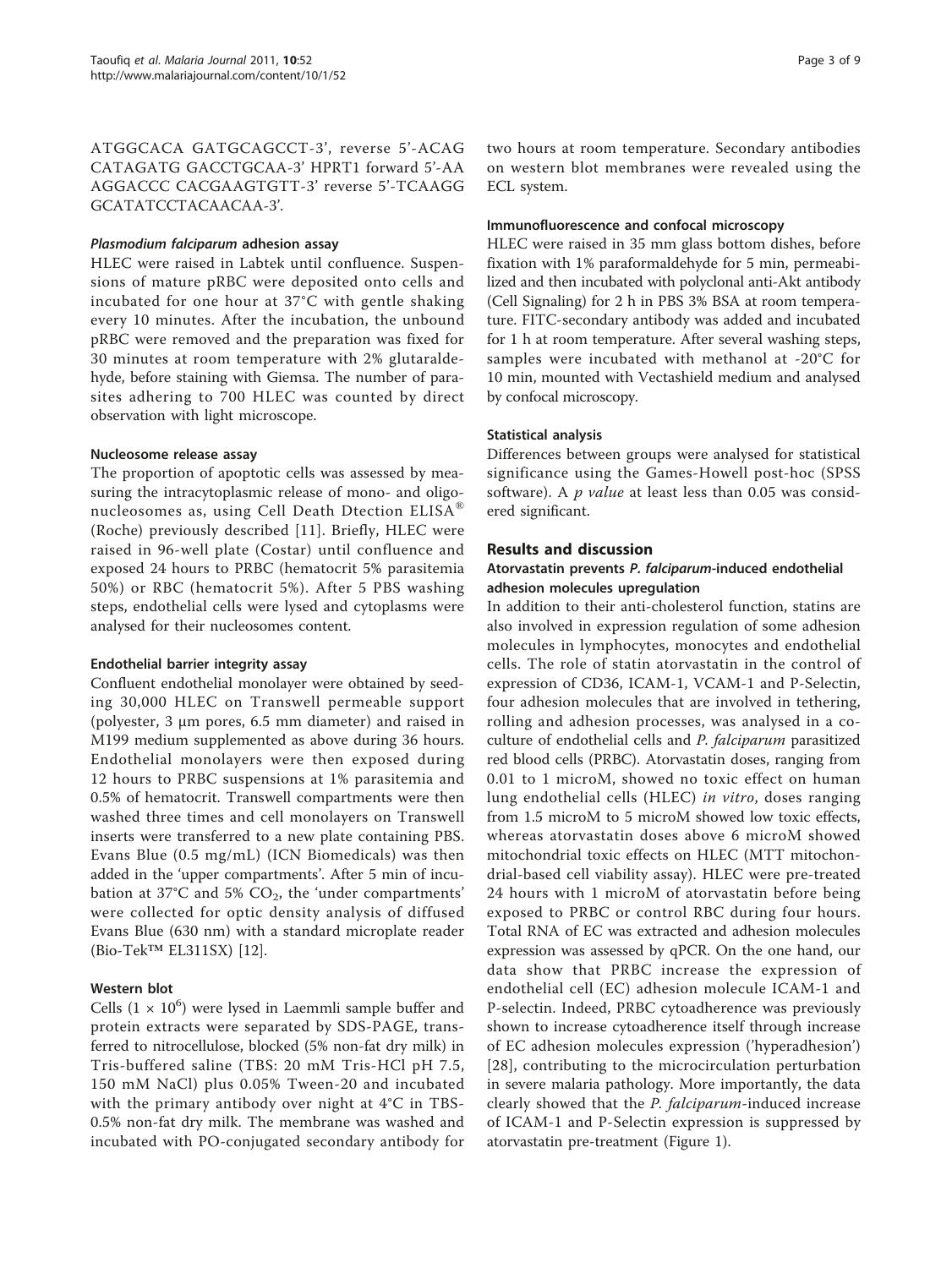<span id="page-3-0"></span>

## Atorvastatin decreases P. falciparum cytoadherence and P. falciparum-induced endothelial apoptosis

Given the effect of atorvastatin endothelial treatment on the expression of adhesion molecules, its effect on PRBC ability to adhere on endothelial cells was analysed (Figure 2). HLEC were pre-incubated 24 hours with various doses of atorvastatin (0.01, 0.025, 0.05, 0.1, 0.5, 1 microM), before being exposed to PRBC ad



pRBC cytodherence (n = 4), \*\* $P$  < 0.01.

cytoadherence assay. The data showed that PRBC cytoadherence is significantly decreased by doses that are higher than 0.5 microM of atorvastatin. The cytoadherence decreased to  $44\% \pm 9$ , for EC pre-incubated with 1 microM of atorvastatin compared to untreated controls. Atorvastatin is thus capable of interfering efficiently with the adhesion of P. falciparum infected erythrocytes on endothelial cells.

PRBC adhesion was previously shown to specifically trigger endothelial apoptosis [\[9](#page-7-0)]. The effect of atorvastatin (0.01-1 microM) on endothelial apoptosis was tested in the co-culture model. HLEC were pre-treated 24 hours with atorvastatin before being exposed for four hours to PRBC or control uninfected RBC. Endothelial apoptosis was then quantitatively assessed using a method to determine HLEC intracytoplasmic content of nucleosomes, a well known late apoptosis marker (Figure 3). The data showed decreasing endothelial apoptosis correlated with increasing doses of atorvastatin pre-treatment. PRBC-induced apoptosis was found completely abolished with doses higher than 0.05 microM.

## Atorvastatin protects endothelial barrier integrity from P. falciparum-induced impairments

PRBC were previously observed to trigger specific signaling pathway that leads to endothelial barrier permeabilization [[12\]](#page-7-0). Given the effects of atorvastatin pre-treatments on endothelial apoptosis, atorvastatin was tested whether it could have also beneficial properties on endothelial barrier integrity. HLEC were pre-treated with 1 microM of atorvastatin for 24 h and then with PRBC for 4 hours.

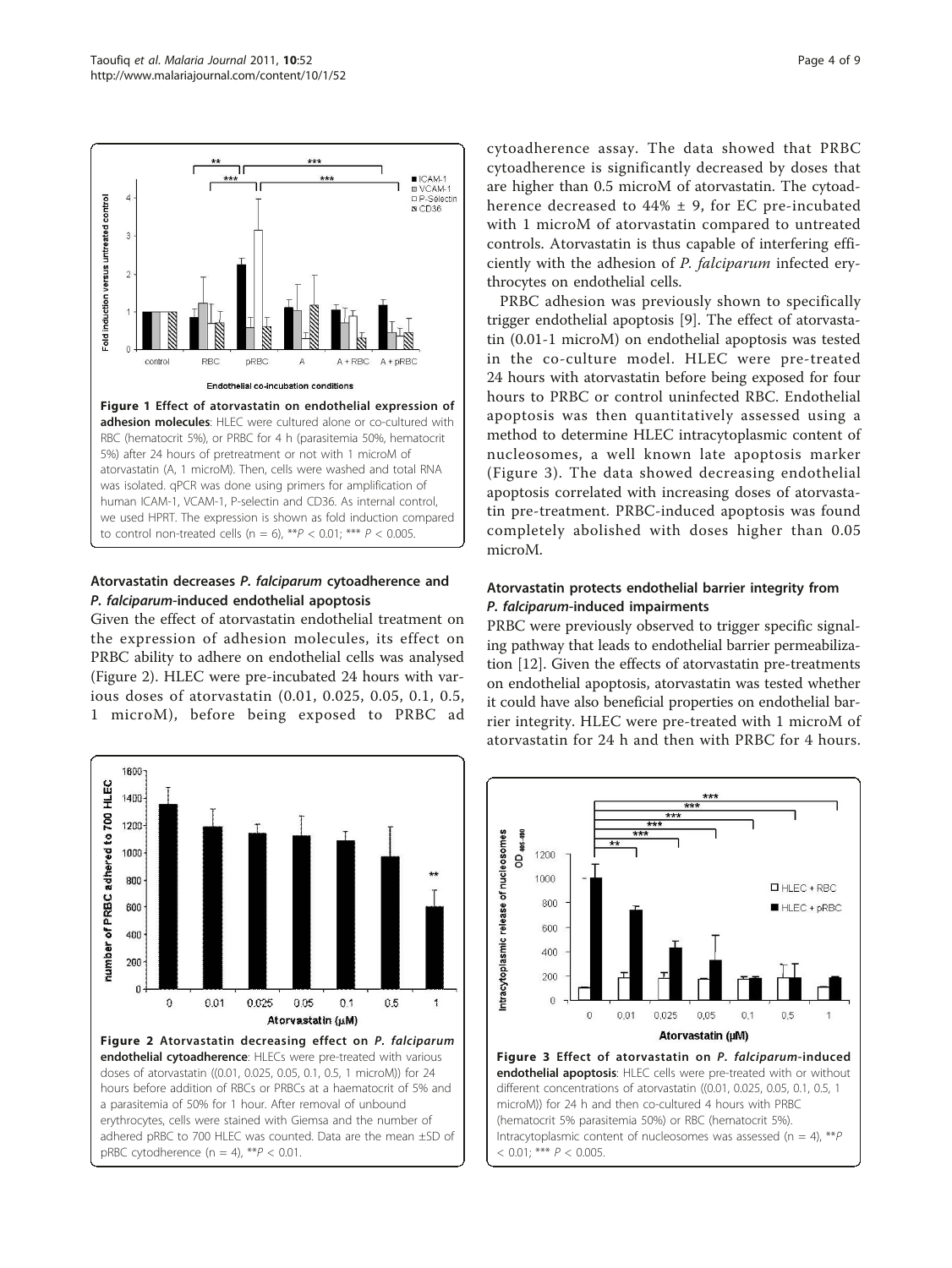After washing of endothelial monolayer, the cell barrier integrity was assessed by the standard Evans blue extrusion method. Figure 4 shows that co-culture of PRBC with endothelial cells induces endothelial barrier permeability, compared to unexposed control cells or RBC exposed cells. Pre-treatment of endothelial cells with atorvastatin 1 microM could strongly decrease PRBC-inducced barrier permeabilization. This result suggests that atorvastatin is also very efficient to protect endothelial barrier integrity from P. falciparum-induced impairments. However, it should be noted that the relevance of these quantitative data must be restricted to the detection method of standard Evans blue extrusion.

#### Atorvastatin increases Akt expression in endothelial cells exposed to P. falciparum

Among the pleiotropic effects of statins, their role in the activation of cell survival protein kinase B or Akt signaling pathway is well established [[29,30](#page-7-0)]. Given the protective effect of atorvastatin against cell death in our endothelial-PRBC co-culture model, the effect of atorvastatin treatment on endothelial Akt expression was analysed. HLEC were treated 24 hours with 0.05, 1 or 5 microM of atorvastatin. Figure [5A](#page-5-0) shows Western blot data and its respective quantitative analysis by densitometry imaging. It shows that pre-treatment of increasing doses of atorvastatin up-regulates Akt expression in HLEC. Similarly, Akt expression was up-regulated in co-cultures of HLEC exposed to RBC or PRBC. The effect of atorvastatin on the endothelial up-regulation of Akt expression was confirmed by confocal microscopy imaging analyses (Figure [5B\)](#page-5-0). These data suggest that atorvastatin increases the Akt expression within endothelial cells.



The data presented here demonstrate that atorvastatin can be used to reduce the cytoadherence of P. falciparum on endothelial cells, which is one of key events, along with the inflammatory burst, involved in the pathogenesis of human severe malaria cases. Atorvastatin can decrease the expression of adhesion molecules and also prevents the PRBC-induced overexpression of adhesion molecules. Moreover, atorvastatin shows an ability to strongly protect endothelial cell against P. falciparum-induced collateral damages, cell apoptosis and endothelial barrier permeabilization.

The observed cytoprotection effect on endothelial cells may mainly be due to the decrease of PRBC adhesion through the down-regulation of adhesion molecules, as PRBC contact was previously shown to specifically trigger pro-inflammatory and pro-apoptotic signaling cascades [[9](#page-7-0)]. Moreover, atorvastatin stimulates Akt expression within HLEC, which is the major actor of anti-apoptotic and endothelial cell survival pathways [[29\]](#page-7-0). Endothelial protection of atorvastatin appears then to be 'pleiotropic' via anti-adhesive, anti-inflammatory and anti-apoptotic synergistic effects. Indeed, PRBC cytoadherence is known to activate many deleterious cascades such as oxidative stress, via mitochondrial ROS (radical oxygen species) production, rho-kinase and NF-kappa B-dependent signaling to induce 'hyperadhesion' phenomenon, endothelial activation and apoptosis [[8](#page-7-0),[11,12,14,28,31\]](#page-7-0). When phosphorylated, Akt inactivates pro-apoptotic elements such as Bad, preventing mitochondrial ROS release, and caspase 9 [\[32](#page-7-0)]. Statins can also increase the bioavailability and the physiological production of endothelial nitric oxide (NO) via Akt phosphorylation and downstream effector endothelial NO-synthase (eNOS), and via the stabilization of eNOS mRNA [[30,33\]](#page-7-0). NO has many crucial functions in vascular endothelium particularly in maintaining permanently anti-inflammatory and antiadhesive endothelium homeostasis. NO-donors have currently been under investigation in cerebral malaria adjunctive emergency treatments, the efficiency of which remains controversial [[34](#page-7-0)]. Indeed, the deleterious scavenging of NO by ROS has not been considered with antioxidant co-treatment yet. As regard their molecular 'pleiotropic' effects, particularly with the antioxidant and the NO bioavailability promotion, statins may then be highly relevant to 'shield' the endothelium against both PRBC induced impairments and uncontrolled host responses in severe malaria cases.

There is increasing interest of using statins as complementary therapeutic to anti-plasmodial molecules. However, these studies with statins were performed on infected erythrocytes only and have shown interestingly to have a direct inhibitory effect on P. falciparum growth in vitro, using high doses ranging from 120 to 240 microM [[35](#page-7-0)], from 5 to 40 microM [\[36\]](#page-7-0) or from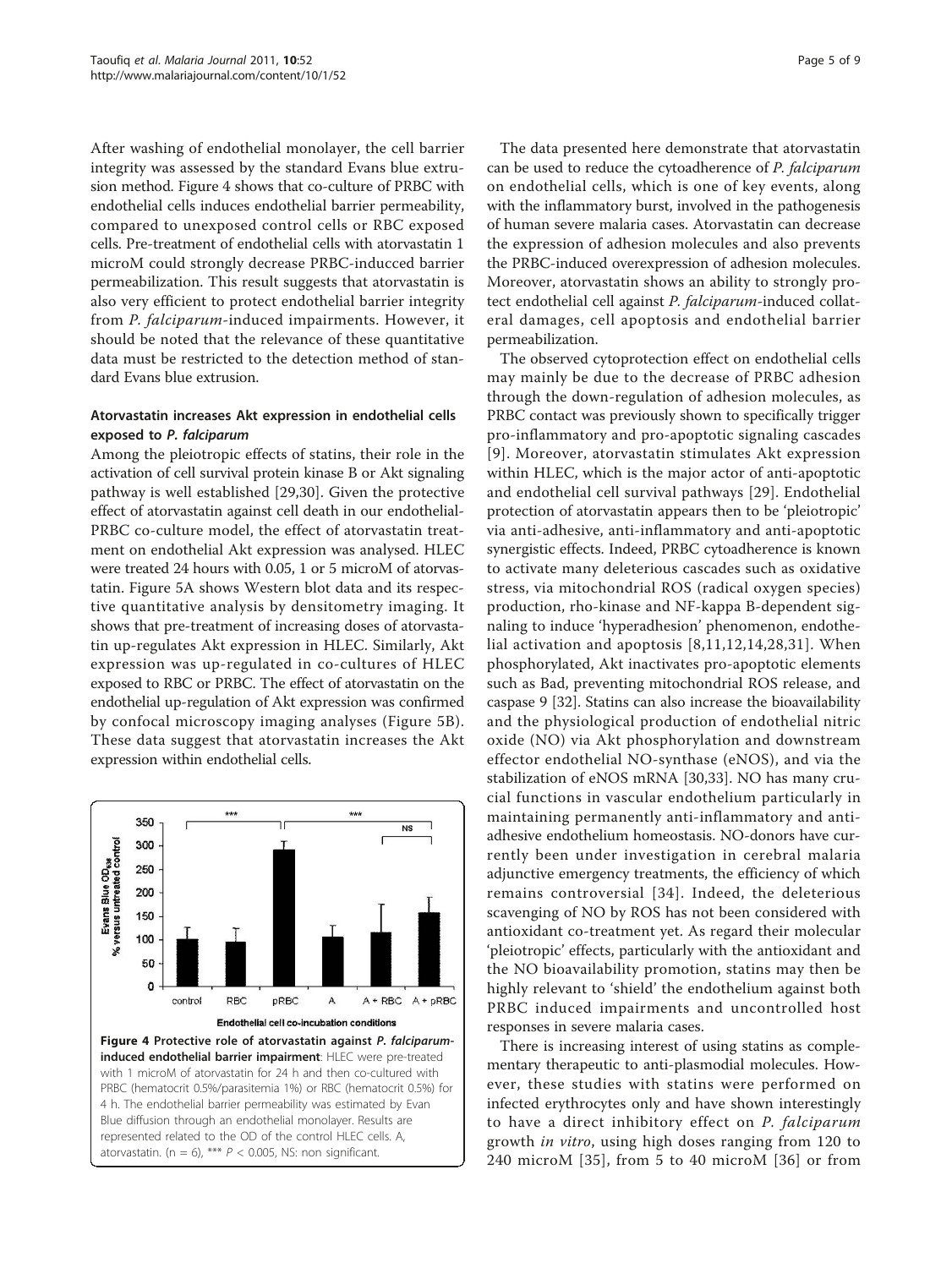<span id="page-5-0"></span>Taoufiq et al. Malaria Journal 2011, 10:52 http://www.malariajournal.com/content/10/1/52



atorvastatin (0.05, 1 or 5 microM) for 24 h and then cultured or co-cultured with PRBC (at 5% of hematocrit and 50% of parasitemia) or RBC (at 5% of hematocrit) for 4 h. Cells were harvested, washed, protein extracts separated by SDS-PAGE, transferred to nitrocellulose and immunoblotted with anti-Akt and anti-tubulin antibodies, the latter as internal control. Molecular mass of the corresponding proteins is shown. The Western blot data were then quantitatively analysed by densitometry imaging (ratio Akt/Tubulin). Similar results were obtained in three independent experiments. **B. Confocal microscopy**. HLEC were pre-treated with different concentrations of atorvastatin (0.05, 1 or 5 microM) for 24 h and then exposed to PRBC (at 5% of hematocrit and 50% of parasitemia) or RBC (at 5% of hematocrit) for 4 h. Fixed cells were stained with anti-Akt antibody and analysed by confocal microscopy. Similar results were obtained in 3 independent experiments. (Bar: 20 μm).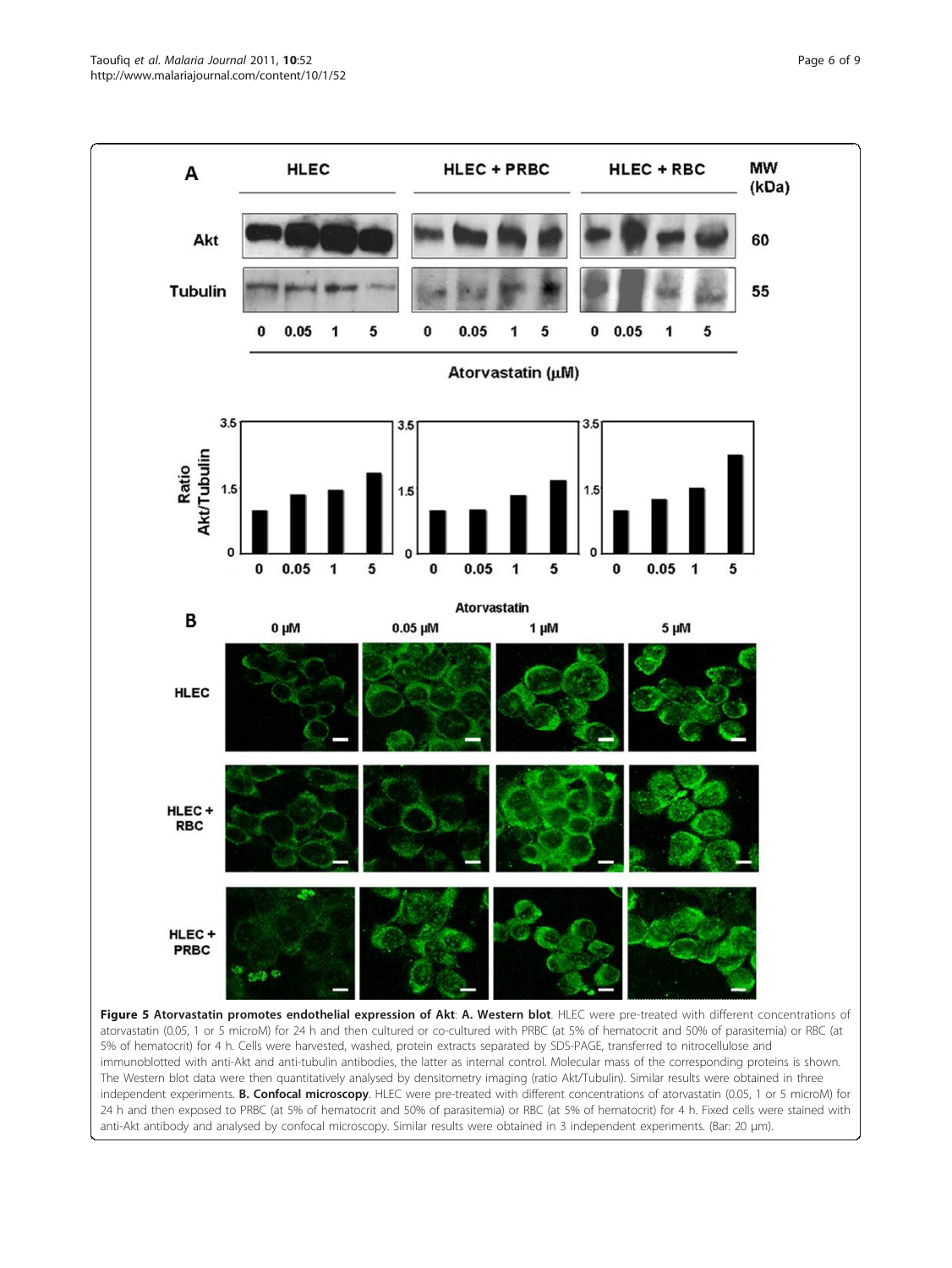<span id="page-6-0"></span>2.5 to 10.8 microM [[37\]](#page-7-0). Atorvastatin was shown to be 10 times more active against P. falciparum compared to mevastatin, simvastatin, lovastatin, fluvastatin or pravastatin [\[36](#page-7-0)], suggesting that atorvastatin is the best candidate among statins for therapy prospects in malaria treatment. Simvastatin was also used in mouse model of cerebral malaria (C57BL/6 mice infected with Plasmodium berghei), but failed to decrease significantly parasitemia or to prevent death [[38,39](#page-7-0)]. Atorvastatin may have a beneficial effect on mice survival, only when administered in combination with artesunate [[40\]](#page-7-0). Indeed, atorvastatin was recently shown to reduce the IC50 of the anti-plasmodial activity of quinine, mefloquine and dihydroartemisinin [[41](#page-7-0)-[43\]](#page-7-0). However, the pathogenesis of cerebral malaria in murine model relies solely on the inflammatory response unlike the pathogenesis of human cerebral malaria. Indeed, the cytoadherence phenomenon does not exist in P. berghei mice infections [[44,45\]](#page-7-0). Atorvastatin was used in pre-treatment to specifically evaluate the potential effects on endothelial cells. Endothelial damage is almost universal in severe malaria pathogenesis and statins have proved their efficiency in clinical use for 20 years against cardiovascular diseases [[29](#page-7-0)]. Interestingly, significant endothelial protection effects were obtained with doses as low as 100 nanoM, 500 nanoM or 1 microM.

Although the 'pleiotropic' effects of statins are well documented, the precise molecular mechanism by which the PI3K/Akt/eNOS pathway is activated remains unknown [[29,46\]](#page-7-0). Since the cholesterol lowering property of statins by itself ameliorates the endothelial function, statins beneficial effects were for long attributed to the inhibition of HMG-CoA reductase and the cholesterol synthesis pathway. However, the endothelial function improvement was shown to occur earlier than cholesterol lowering and independently from the cholesterol rate in blood serum [\[47,48\]](#page-8-0). Statins are inhibiting the synthesis of mevalonate, the second biochemical reaction in the cholesterol synthesis pathway. Mevalonate is also an important precursor of isoprenoid intermediates such as farnesyl pyrophosphate (FPP) or geranylgeranyl pyrophosphate (GGPP). Isoprenoids serve as cell surface inner membrane-anchoring molecules to functionalize Rho-GTPases, such as Rho (GGPP) and Ras (FPP) [[49,50\]](#page-8-0), key signaling molecules, after geranylation and farnesylation post-translational modifications. Rho-GTPases act as molecular switches (active and inactive when bound to GTP and GDP, respectively), and are the first intermediates of the intracellular signaling engagement of these receptors with the downstream effector Rho-kinase. We have previously demonstrated that P. falciparum-induced endothelial collateral damages are precisely dependent on Rho-kinase signaling [[12\]](#page-7-0). Rho-kinase pathway by many aspects is antagonist to PI3K/Akt/eNOS endothelial cell

survival pathway [[46](#page-7-0)]. In fact, strong endothelial protective effects, obtained with atorvastatin against P. falciparum, may likely be related to both rho-kinase pathway inhibition and Akt cell survival pathway promotion. However, it was previously reported that the rho-kinase inhibition by fasudil could not decrease significantly the number of parasites and P. falciparum cytoadherence [[12,](#page-7-0)[51\]](#page-8-0).

#### Conclusions

In conclusion, data from this report demonstrate that HMG-CoA reductase inhibitor atorvastatin prevents P. faciparum cytoadherence and confers the ability to the endothelium to resist against consequent cellular damages. In conclusion, this study suggests that atorvastatin may be a good candidate for further studies or clinical trials on the use of statins in malaria treatment. Moreover, the safety of statins on malaria treatment needs to be addressed, since these molecules were not originally designed for these therapeutic approaches.

#### List of abbreviations

EC: endothelial cell; RBC: red blood cells; PRBC: parasitized red blood cells; HLEC: human lung endothelial cells.

#### Acknowledgements and funding

We are grateful to David Walliker for the gift of the 3D7 clone, We also thank Kabongo Muanza for HLEC isolation, Maurel Tefit for technical assistance, and Ioannis Vouldoukis for critical manuscript discussions. Zacharie Taoufiq was financially supported by the Ministère de l'Education Nationale, de la Recherche et de la Technologie.and by la Fondation pour la Recherche Médicale (FRM).

#### Author details

<sup>1</sup>INSERM, UMR S945, Université Pierre et Marie Curie-Paris 6, CHU-Pitié-Salpêtrière, 91 bd de l'Hôpital, 75013 Paris, France. <sup>2</sup>INSERM, UMR S525 Université Pierre et Marie Curie-Paris 6, Paris, France. <sup>3</sup>AP-HP, Groupe hospitalier Pitié-Salpêtrière, Service Parasitologie-Mycologie, Paris, France. 4 Okinawa Institute of Science and Technology, Onna, Okinawa, Japan. 5 Department of Microbiology and Molecular Medicine, University of Geneva, Geneva, Switzerland. <sup>6</sup>Institut Pierre Richet/Institut National de la Sante Publique, Abidjan, Ivory Coast.

#### Authors' contributions

ZT contributed to write the manuscript, to design and to conduct the experiments. PP contributed to design the experiments. NN, IA and SA contributed to perform some experiments. FS made substantial constructive advice in the initial design of the project. AR and DM contributed to write the manuscript and to design the experiments. All authors have read and approved the final version of the manuscript.

#### Competing interests

The authors declare that they have no competing interests.

#### Received: 30 November 2010 Accepted: 28 February 2011 Published: 28 February 2011

#### References

- 1. Snow RW, Guerra CA, Noor AM, Myint HY, Hay SI: [The global distribution](http://www.ncbi.nlm.nih.gov/pubmed/15759000?dopt=Abstract) [of clinical episodes of](http://www.ncbi.nlm.nih.gov/pubmed/15759000?dopt=Abstract) Plasmodium falciparum malaria. Nature 2005, 434:214-217.
- 2. UNICEF/WHO: World Malaria Report 2009. 2009 [[http://www.whoint/](http://www.whoint/malaria/world_malaria_report_2009) [malaria/world\\_malaria\\_report\\_2009\]](http://www.whoint/malaria/world_malaria_report_2009).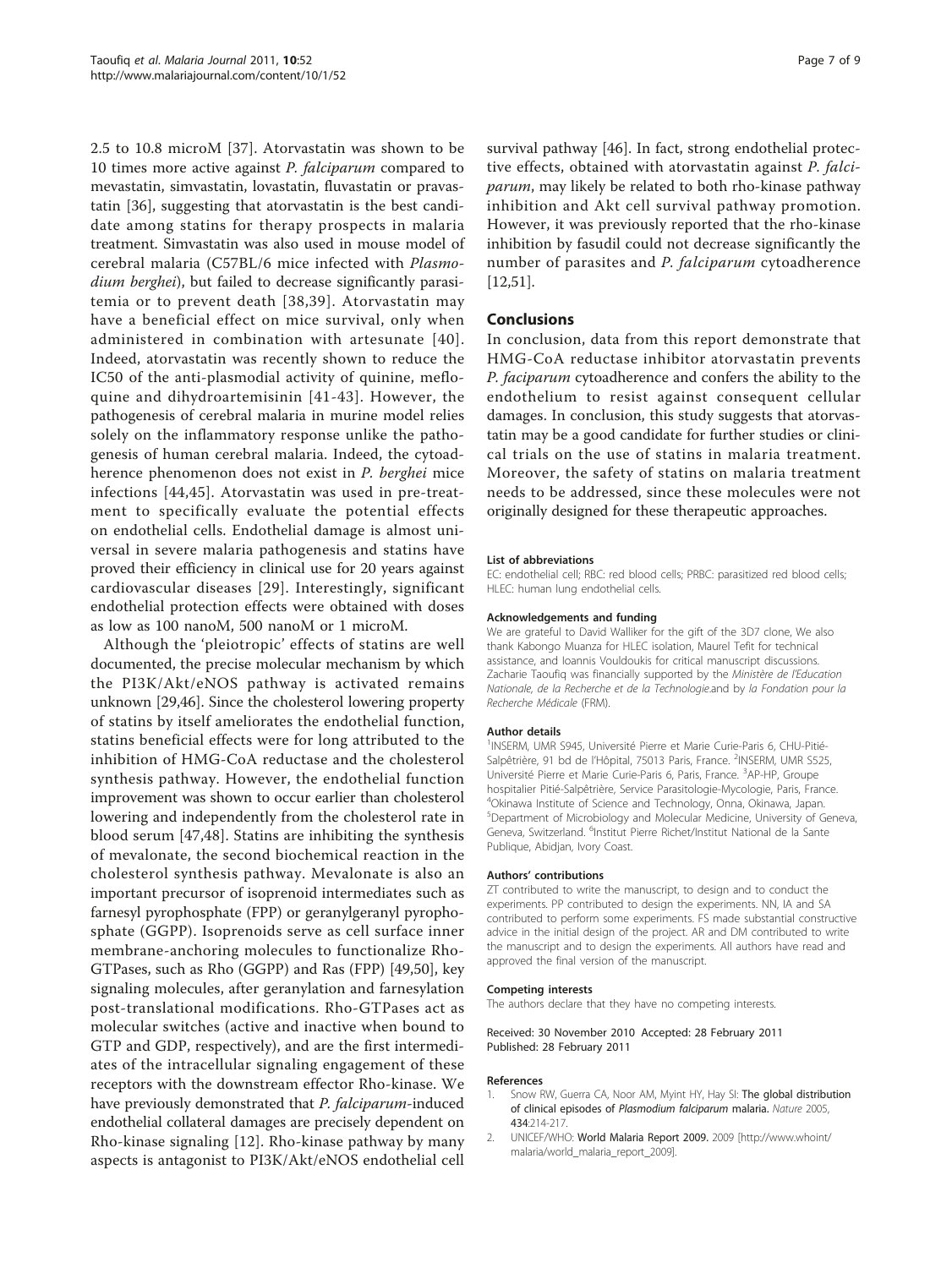- <span id="page-7-0"></span>3. Marsh K, Forster D, Waruiru C, Mwangi I, Winstanley M, Marsh V, Newton C, Winstanley P, Warn P, Peshu N, Pasvol G, Snow R: [Indicators of life](http://www.ncbi.nlm.nih.gov/pubmed/7723795?dopt=Abstract)[threatening malaria in African children.](http://www.ncbi.nlm.nih.gov/pubmed/7723795?dopt=Abstract) N Engl J Med 1995, 332:1399-1404.
- 4. Dondorp A, Nosten F, Stepniewska K, Day N, White N: [Artesunate versus](http://www.ncbi.nlm.nih.gov/pubmed/16125588?dopt=Abstract) [quinine for treatment of severe falciparum malaria: a randomised trial.](http://www.ncbi.nlm.nih.gov/pubmed/16125588?dopt=Abstract) Lancet 2005, 366:717-725.
- 5. Idro R, Jenkins NE, Newton CR: [Pathogenesis, clinical features, and](http://www.ncbi.nlm.nih.gov/pubmed/16297841?dopt=Abstract) [neurological outcome of cerebral malaria.](http://www.ncbi.nlm.nih.gov/pubmed/16297841?dopt=Abstract) Lancet Neurol 2005, 4:827-840.
- van der Heyde HC, Nolan J, Combes V, Gramaglia I, Grau GE: [A unified](http://www.ncbi.nlm.nih.gov/pubmed/16979941?dopt=Abstract) [hypothesis for the genesis of cerebral malaria: sequestration,](http://www.ncbi.nlm.nih.gov/pubmed/16979941?dopt=Abstract) [inflammation and hemostasis leading to microcirculatory dysfunction.](http://www.ncbi.nlm.nih.gov/pubmed/16979941?dopt=Abstract) Trends Parasitol 2006, 22:503-508.
- 7. Ho M, White NJ: Molecular mechanisms of cytoadherence in malaria. Am J Physiol 1999, 276:1231-1242.
- 8. Jenkins N, Wu Y, Chakravorty S, Kai O, Marsh K, Craig A: [Plasmodium](http://www.ncbi.nlm.nih.gov/pubmed/17570121?dopt=Abstract) falciparum [intercellular adhesion molecule-1-based cytoadherence](http://www.ncbi.nlm.nih.gov/pubmed/17570121?dopt=Abstract)[related signaling in human endothelial cells.](http://www.ncbi.nlm.nih.gov/pubmed/17570121?dopt=Abstract) J Infect Dis 2007, 196:321-327.
- 9. Pino P, Vouldoukis I, Kolb JP, Mahmoudi N, Desportes-Livage I, Bricaire F, Danis M, Dugas B, Mazier D: Plasmodium falciparum-[infected erythrocyte](http://www.ncbi.nlm.nih.gov/pubmed/12696008?dopt=Abstract) [adhesion induces caspase activation and apoptosis in human](http://www.ncbi.nlm.nih.gov/pubmed/12696008?dopt=Abstract) [endothelial cells.](http://www.ncbi.nlm.nih.gov/pubmed/12696008?dopt=Abstract) J Infect Dis 2003, 187:1283-1290.
- 10. Tripathi AK, Sha W, Shulaev V, Stins MF, Sullivan DJ Jr: [Plasmodium](http://www.ncbi.nlm.nih.gov/pubmed/19713460?dopt=Abstract) falciparum[-infected erythrocytes induce NF-kappaB regulated](http://www.ncbi.nlm.nih.gov/pubmed/19713460?dopt=Abstract) [inflammatory pathways in human cerebral endothelium.](http://www.ncbi.nlm.nih.gov/pubmed/19713460?dopt=Abstract) Blood 2009, 114:4243-4252.
- 11. Pino P, Vouldoukis I, Dugas N, Hassani-Loppion G, Dugas B, Mazier D: [Redox-dependent apoptosis in human endothelial cells after adhesion](http://www.ncbi.nlm.nih.gov/pubmed/15033796?dopt=Abstract) of Plasmodium falciparum[-infected erythrocytes.](http://www.ncbi.nlm.nih.gov/pubmed/15033796?dopt=Abstract) Ann N Y Acad Sci 2003, 1010:582-586.
- 12. Taoufiq Z, Gay F, Balvanyos J, Ciceron L, Tefit M, Lechat P, Mazier D: [Rho](http://www.ncbi.nlm.nih.gov/pubmed/18419473?dopt=Abstract) [kinase inhibition in severe malaria: thwarting parasite-induced collateral](http://www.ncbi.nlm.nih.gov/pubmed/18419473?dopt=Abstract) [damage to endothelia.](http://www.ncbi.nlm.nih.gov/pubmed/18419473?dopt=Abstract) J Infect Dis 2008, 197:1062-1073.
- 13. Tripathi AK, Sullivan DJ, Stins MF: [Plasmodium falciparum](http://www.ncbi.nlm.nih.gov/pubmed/17330783?dopt=Abstract)-infected [erythrocytes decrease the integrity of human blood-brain barrier](http://www.ncbi.nlm.nih.gov/pubmed/17330783?dopt=Abstract) [endothelial cell monolayers.](http://www.ncbi.nlm.nih.gov/pubmed/17330783?dopt=Abstract) J Infect Dis 2007, 195:942-950.
- 14. Taoufiq Z, Pino P, Dugas N, Conti M, Tefit M, Mazier D, Vouldoukis I: [Transient supplementation of superoxide dismutase protects endothelial](http://www.ncbi.nlm.nih.gov/pubmed/16930739?dopt=Abstract) cells against Plasmodium falciparum[-induced oxidative stress.](http://www.ncbi.nlm.nih.gov/pubmed/16930739?dopt=Abstract) Mol Biochem Parasitol 2006, 150:166-173.
- 15. Laufs U: [Beyond lipid-lowering: effects of statins on endothelial nitric](http://www.ncbi.nlm.nih.gov/pubmed/12634978?dopt=Abstract) [oxide.](http://www.ncbi.nlm.nih.gov/pubmed/12634978?dopt=Abstract) Eur J Clin Pharmacol 2003, 58:719-731.
- 16. Rosenson RS: [Pluripotential mechanisms of cardioprotection with HMG-](http://www.ncbi.nlm.nih.gov/pubmed/14728000?dopt=Abstract)[CoA reductase inhibitor therapy.](http://www.ncbi.nlm.nih.gov/pubmed/14728000?dopt=Abstract) Am J Cardiovasc Drugs 2001, 1:411-420.
- 17. Brouet A, Sonveaux P, Dessy C, Moniotte S, Balligand JL, Feron O: [Hsp90](http://www.ncbi.nlm.nih.gov/pubmed/11701613?dopt=Abstract) [and caveolin are key targets for the proangiogenic nitric oxide](http://www.ncbi.nlm.nih.gov/pubmed/11701613?dopt=Abstract)[mediated effects of statins.](http://www.ncbi.nlm.nih.gov/pubmed/11701613?dopt=Abstract) Circ Res 2001, 89:866-873.
- 18. Sumi D, Hayashi T, Thakur NK, Jayachandran M, Asai Y, Kano H, Matsui H, Iguchi A: [A HMG-CoA reductase inhibitor possesses a potent anti](http://www.ncbi.nlm.nih.gov/pubmed/11254905?dopt=Abstract)[atherosclerotic effect other than serum lipid lowering effects](http://www.ncbi.nlm.nih.gov/pubmed/11254905?dopt=Abstract)–the [relevance of endothelial nitric oxide synthase and superoxide anion](http://www.ncbi.nlm.nih.gov/pubmed/11254905?dopt=Abstract) [scavenging action.](http://www.ncbi.nlm.nih.gov/pubmed/11254905?dopt=Abstract) Atherosclerosis 2001, 155:347-357.
- 19. Romano M, Diomede L, Sironi M, Massimiliano L, Sottocorno M, Polentarutti N, Guglielmotti A, Albani D, Bruno A, Fruscella P, Salmona M, Vecchi A, Pinza M, Mantovani M: [Inhibition of monocyte chemotactic](http://www.ncbi.nlm.nih.gov/pubmed/10908155?dopt=Abstract) [protein-1 synthesis by statins.](http://www.ncbi.nlm.nih.gov/pubmed/10908155?dopt=Abstract) Lab Invest 2000, 80:1095-1100.
- 20. Urbich C, Dernbach E, Zeiher AM, Dimmeler S: [Double-edged role of](http://www.ncbi.nlm.nih.gov/pubmed/11934843?dopt=Abstract) [statins in angiogenesis signaling.](http://www.ncbi.nlm.nih.gov/pubmed/11934843?dopt=Abstract) Circ Res 2002, 90:737-744.
- 21. Siau A, Toure FS, Ouwe-Missi-Oukem-Boyer O, Ciceron L, Mahmoudi N, Vaquero C, Froissard P, Bisvigou U, Bisser S, Coppee JY, Bischoff E, David PH, Mazier D: [Whole-transcriptome analysis of](http://www.ncbi.nlm.nih.gov/pubmed/18008243?dopt=Abstract) Plasmodium falciparum field [isolates: identification of new pathogenicity factors.](http://www.ncbi.nlm.nih.gov/pubmed/18008243?dopt=Abstract) J Infect Dis 2007, 196:1603-1612.
- 22. Zang-Edou ES, Bisvigou U, Taoufiq Z, Lekoulou F, Lekana-Douki JB, Traore Y, Mazier D, Toure-Ndouo FS: Inhibition of [Plasmodium falciparum](http://www.ncbi.nlm.nih.gov/pubmed/20949056?dopt=Abstract) field [isolates-mediated endothelial cell apoptosis by Fasudil: therapeutic](http://www.ncbi.nlm.nih.gov/pubmed/20949056?dopt=Abstract) [implications for severe malaria.](http://www.ncbi.nlm.nih.gov/pubmed/20949056?dopt=Abstract) PLoS One 2010, 5:e13221.
- 23. Mishra SK, Mohanty S, Mohanty A, Das BS: [Management of severe and](http://www.ncbi.nlm.nih.gov/pubmed/17102547?dopt=Abstract) [complicated malaria.](http://www.ncbi.nlm.nih.gov/pubmed/17102547?dopt=Abstract) J Postgrad Med 2006, 52:281-287.
- 24. Muanza K, Gay F, Behr C, Scherf A: [Primary culture of human lung](http://www.ncbi.nlm.nih.gov/pubmed/8817744?dopt=Abstract) [microvessel endothelial cells: a useful in vitro model for studying](http://www.ncbi.nlm.nih.gov/pubmed/8817744?dopt=Abstract)

Plasmodium falciparum[-infected erythrocyte cytoadherence.](http://www.ncbi.nlm.nih.gov/pubmed/8817744?dopt=Abstract) Res Immunol 1996, 147:149-163.

- 25. Trager W: [Cultivation of malaria parasites.](http://www.ncbi.nlm.nih.gov/pubmed/7707996?dopt=Abstract) Methods Cell Biol 1994, 45:7-26.
- 26. Goodyer ID, Johnson J, Eisenthal R, Hayes DJ: [Purification of mature-stage](http://www.ncbi.nlm.nih.gov/pubmed/8067816?dopt=Abstract) Plasmodium falciparum [by gelatine flotation.](http://www.ncbi.nlm.nih.gov/pubmed/8067816?dopt=Abstract) Ann Trop Med Parasitol 1994, 88:209-211.
- 27. Brun M, Bourdoulous S, Couraud PO, Elion J, Krishnamoorthy R, Lapoumeroulie C: [Hydroxyurea downregulates endothelin-1 gene](http://www.ncbi.nlm.nih.gov/pubmed/12931135?dopt=Abstract) [expression and upregulates ICAM-1 gene expression in cultured human](http://www.ncbi.nlm.nih.gov/pubmed/12931135?dopt=Abstract) [endothelial cells.](http://www.ncbi.nlm.nih.gov/pubmed/12931135?dopt=Abstract) Pharmacogenomics J 2003, 3:215-226.
- 28. Tripathi AK, Sullivan DJ, Stins MF: [Plasmodium falciparum](http://www.ncbi.nlm.nih.gov/pubmed/16714553?dopt=Abstract)-infected [erythrocytes increase intercellular adhesion molecule 1 expression on](http://www.ncbi.nlm.nih.gov/pubmed/16714553?dopt=Abstract) [brain endothelium through NF-kappaB.](http://www.ncbi.nlm.nih.gov/pubmed/16714553?dopt=Abstract) Infect Immun 2006, 74:3262-3270.
- 29. Mason JC: [Statins and their role in vascular protection.](http://www.ncbi.nlm.nih.gov/pubmed/12793855?dopt=Abstract) Clin Sci (Lond) 2003, 105:251-266.
- 30. Wolfrum S, Jensen KS, Liao JK: [Endothelium-dependent effects of statins.](http://www.ncbi.nlm.nih.gov/pubmed/12615672?dopt=Abstract) Arterioscler Thromb Vasc Biol 2003, 23:729-736.
- 31. Schofield L, Novakovic S, Gerold P, Schwarz RT, McConville MJ, Tachado SD: [Glycosylphosphatidylinositol toxin of Plasmodium up-regulates](http://www.ncbi.nlm.nih.gov/pubmed/8596041?dopt=Abstract) [intercellular adhesion molecule-1, vascular cell adhesion molecule-1, and](http://www.ncbi.nlm.nih.gov/pubmed/8596041?dopt=Abstract) [E-selectin expression in vascular endothelial cells and increases](http://www.ncbi.nlm.nih.gov/pubmed/8596041?dopt=Abstract) [leukocyte and parasite cytoadherence via tyrosine kinase-dependent](http://www.ncbi.nlm.nih.gov/pubmed/8596041?dopt=Abstract) [signal transduction.](http://www.ncbi.nlm.nih.gov/pubmed/8596041?dopt=Abstract) *J Immunol* 1996, 156:1886-1896.
- 32. Datta SR, Dudek H, Tao X, Masters S, Fu H, Gotoh Y, Greenberg ME: [Akt](http://www.ncbi.nlm.nih.gov/pubmed/9346240?dopt=Abstract) [phosphorylation of BAD couples survival signals to the cell-intrinsic](http://www.ncbi.nlm.nih.gov/pubmed/9346240?dopt=Abstract) [death machinery.](http://www.ncbi.nlm.nih.gov/pubmed/9346240?dopt=Abstract) Cell 1997, 91:231-241.
- 33. Endres M, Laufs U, Liao JK, Moskowitz MA: [Targeting eNOS for stroke](http://www.ncbi.nlm.nih.gov/pubmed/15111011?dopt=Abstract) [protection.](http://www.ncbi.nlm.nih.gov/pubmed/15111011?dopt=Abstract) Trends Neurosci 2004, 27:283-289.
- Sobolewski P, Gramaglia I, Frangos J, Intaglietta M, van der Heyde HC: [Nitric oxide bioavailability in malaria.](http://www.ncbi.nlm.nih.gov/pubmed/16039159?dopt=Abstract) Trends Parasitol 2005, 21(9):415-422.
- 35. Couto AS, Kimura EA, Peres VJ, Uhrig ML, Katzin AM: [Active isoprenoid](http://www.ncbi.nlm.nih.gov/pubmed/10417326?dopt=Abstract) [pathway in the intra-erythrocytic stages of](http://www.ncbi.nlm.nih.gov/pubmed/10417326?dopt=Abstract) Plasmodium falciparum: [presence of dolichols of 11 and 12 isoprene units.](http://www.ncbi.nlm.nih.gov/pubmed/10417326?dopt=Abstract) Biochem J 1999, 341:629-637.
- 36. Pradines B, Torrentino-Madamet M, Fontaine A, Henry M, Baret E, Mosnier J, Briolant S, Fusai T, Rogier C: [Atorvastatin is 10-fold more active in vitro](http://www.ncbi.nlm.nih.gov/pubmed/17502414?dopt=Abstract) [than other statins against](http://www.ncbi.nlm.nih.gov/pubmed/17502414?dopt=Abstract) Plasmodium falciparum. Antimicrob Agents Chemother 2007, 51:2654-2655.
- 37. Parquet V, Briolant S, Torrentino-Madamet M, Henry M, Almeras L, Amalvict R, Baret E, Fusai T, Rogier C, Pradines B: [Atorvastatin is a](http://www.ncbi.nlm.nih.gov/pubmed/19307369?dopt=Abstract) [promising partner for antimalarial drugs in treatment of](http://www.ncbi.nlm.nih.gov/pubmed/19307369?dopt=Abstract) Plasmodium [falciparum](http://www.ncbi.nlm.nih.gov/pubmed/19307369?dopt=Abstract) malaria. Antimicrob Agents Chemother 2009, 53:2248-2252.
- 38. Helmers AJ, Gowda DC, Kain KC, Liles WC: [Statins fail to improve outcome](http://www.ncbi.nlm.nih.gov/pubmed/19815878?dopt=Abstract) [in experimental cerebral malaria and potentiate Toll-like receptor](http://www.ncbi.nlm.nih.gov/pubmed/19815878?dopt=Abstract)[mediated cytokine production by murine macrophages.](http://www.ncbi.nlm.nih.gov/pubmed/19815878?dopt=Abstract) Am J Trop Med Hyg 2009, 81:631-637.
- 39. Kobbe R, Schreiber N, May J, Jacobs T: [Simvastatin treatment shows no](http://www.ncbi.nlm.nih.gov/pubmed/18268089?dopt=Abstract) [effect on the incidence of cerebral malaria or parasitemia during](http://www.ncbi.nlm.nih.gov/pubmed/18268089?dopt=Abstract) [experimental malaria.](http://www.ncbi.nlm.nih.gov/pubmed/18268089?dopt=Abstract) Antimicrob Agents Chemother 2008, 52:1583-1584.
- Bienvenu AL, Picot S: [Statins alone are ineffective in cerebral malaria but](http://www.ncbi.nlm.nih.gov/pubmed/18779350?dopt=Abstract) [potentiate artesunate.](http://www.ncbi.nlm.nih.gov/pubmed/18779350?dopt=Abstract) Antimicrob Agents Chemother 2008, 52:4203-4204.
- 41. Parquet V, Henry M, Wurtz N, Dormoi J, Briolant S, Gil M, Baret E, Amalvict R, Rogier C, Pradines B: [Atorvastatin as a potential anti-malarial](http://www.ncbi.nlm.nih.gov/pubmed/20497586?dopt=Abstract) [drug: in vitro synergy in combinational therapy with quinine against](http://www.ncbi.nlm.nih.gov/pubmed/20497586?dopt=Abstract) [Plasmodium falciparum](http://www.ncbi.nlm.nih.gov/pubmed/20497586?dopt=Abstract). Malar J 2010, 9:139.
- 42. Savini H, Souraud JB, Briolant S, Baret E, Amalvict R, Rogier C, Pradines B: [Atorvastatin as a potential antimalarial drug: in vitro synergy in](http://www.ncbi.nlm.nih.gov/pubmed/19949060?dopt=Abstract) [combinational therapy with dihydroartemisinin.](http://www.ncbi.nlm.nih.gov/pubmed/19949060?dopt=Abstract) Antimicrob Agents Chemother 2010, 54:966-967.
- 43. Wurtz N, Briolant S, Gil M, Parquet V, Henry M, Baret E, Amalvict R, Almeras L, Rogier C, Pradines B: [Synergy of mefloquine activity with](http://www.ncbi.nlm.nih.gov/pubmed/20501488?dopt=Abstract) [atorvastatin, but not chloroquine and monodesethylamodiaquine, and](http://www.ncbi.nlm.nih.gov/pubmed/20501488?dopt=Abstract) [association with the pfmdr1 gene.](http://www.ncbi.nlm.nih.gov/pubmed/20501488?dopt=Abstract) J Antimicrob Chemother 2010, 65:1387-1394.
- 44. Lackner P, Beer R, Helbok R, Broessner G, Engelhardt K, Brenneis C, Schmutzhard E, Pfaller K: [Scanning electron microscopy of the](http://www.ncbi.nlm.nih.gov/pubmed/17125519?dopt=Abstract) [neuropathology of murine cerebral malaria.](http://www.ncbi.nlm.nih.gov/pubmed/17125519?dopt=Abstract) Malar J 2006, 5:116.
- 45. White NJ, Turner GD, Medana IM, Dondorp AM, Day NP: [The murine](http://www.ncbi.nlm.nih.gov/pubmed/19932638?dopt=Abstract) [cerebral malaria phenomenon.](http://www.ncbi.nlm.nih.gov/pubmed/19932638?dopt=Abstract) Trends Parasitol 2009, 26:11-15.
- 46. Zhou Q, Liao JK: [Statins and cardiovascular diseases: from cholesterol](http://www.ncbi.nlm.nih.gov/pubmed/19199975?dopt=Abstract) [lowering to pleiotropy.](http://www.ncbi.nlm.nih.gov/pubmed/19199975?dopt=Abstract) Curr Pharm Des 2009, 15:467-478.